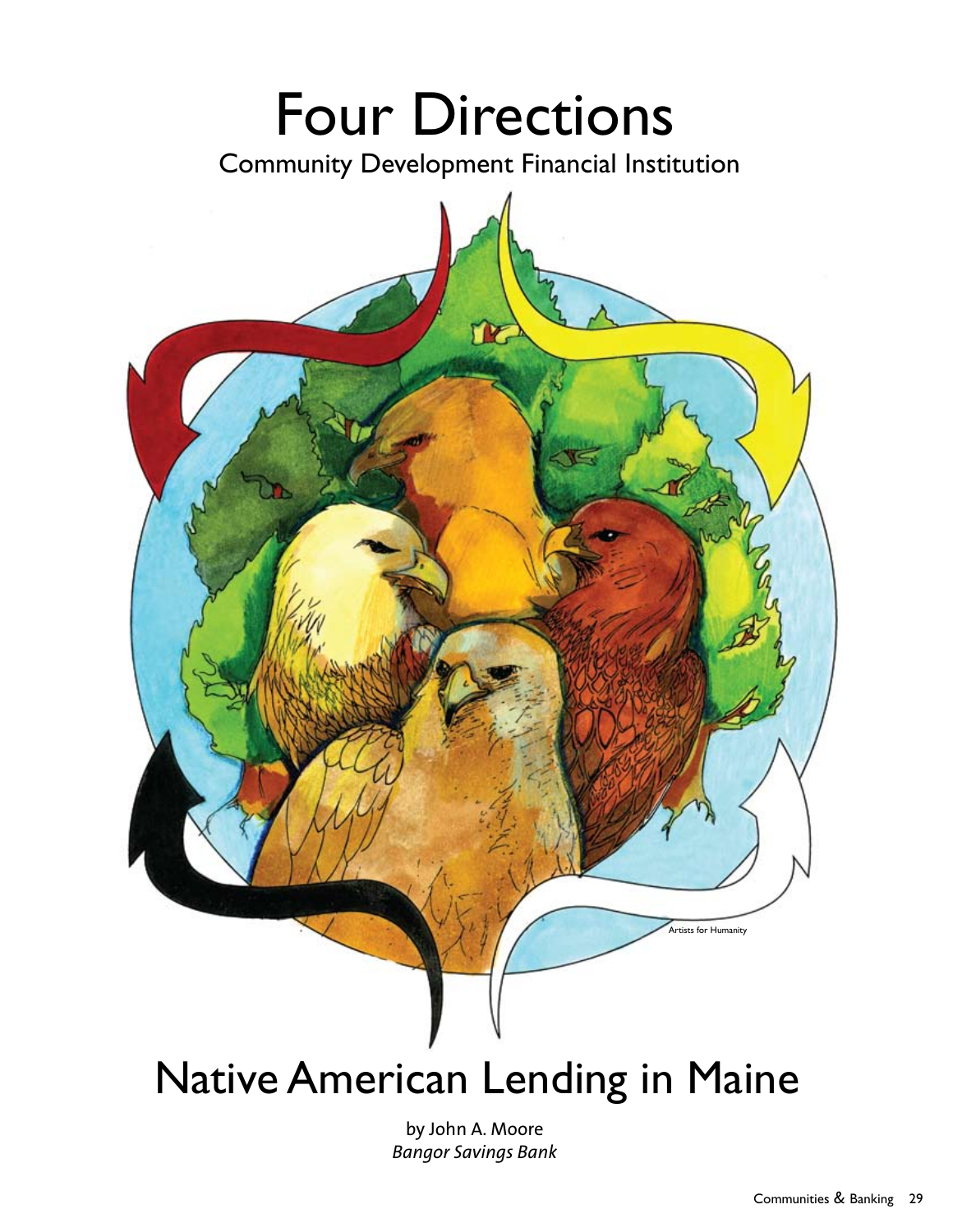**Four Directions gets its name from Native American spirituality, in which the four directions and the four winds are drawn together in a circle representing the unity and wholeness of creation.** 

Underserved populations in rural Maine communities are benefiting economically from the vital role played by community development financial institutions. CDFIs typify Maine's "can do" spirit—its focus on self-determination, creativity, enterprise, cooperation, and making the most of local resources. One CDFI that serves Maine's Native Americans, Four Directions Development Corporation, is a good example of how community development financial institutions can adapt themselves to unique circumstances.

### **Filling a Need**

Maine's first and only Native American CDFI was founded in 2001 in accordance with the goal of the Community Development Banking and Institutions Act of 1994 "to increase the capacity of financial institutions to provide capital, credit, and financial services to underserved markets."1 The CDFI Fund, which is part of the U.S. Department of the Treasury, provided the initial funding.

Like other Maine CDFIs, Four Directions increases and leverages the flow of private-sector capital and socially responsible investments for public purposes; it uses the financial tools and management methods of for-profit businesses to support nonprofits' community mission and improve their effectiveness; and it demonstrates "values in action" through community development initiatives that are inclusive, rooted in social justice principles, and respectful of the rights and dignity of individuals.<sup>2</sup>

The CDFI's name derives from Native American spirituality, in which the four directions and the four winds are drawn together in a circle representing the unity and wholeness of creation. Four Directions serves members of Maine's four Wabanaki, or "People of the Dawn," communities the Houlton Band of Maliseet (near Houlton), the Aroostook Band of Micmac (near Presque Isle), the Passamaquoddy tribe (along the Canadian border near Eastport), and the Penobscot Indian Nation (near Bangor). Together, the four tribal communities have more than 6,000 members, five reservations, and sovereignty over 260,000 acres of Maine trust lands.

From the beginning, Four Directions committed itself to the principles of tribal self-determination and cooperation. Among the board members were each tribe's chief plus representatives of each tribal housing authority. Four Directions was able to leverage the shared cultural, environmental, and community values, while working to overcome the barriers associated with the unique status of Indian reservation and trust land.

Among the barriers are limitations on using property as collateral: land may be held in common by the tribe; leasing or owning home sites may be restricted to tribal members. Hence mortgage lending is often confusing to conventional financial companies, making them reluctant to engage with Native Americans. Their reluctance, in turn, may exacerbate the sense of exclusion permeating isolated rural communities already struggling with poverty and unemployment. Institutions run by tribal members can be critical.<sup>3</sup>

Four Directions started out with revolving loan fund programs supported by the CDFI Fund and other public-sector resources, which enabled the development of mortgage products and homeownership opportunities on reservations where mortgage financing was not previously available. Then in 2005, the CDFI launched the Giving Winds campaign, an outreach to faithbased and philanthropic organizations.

The campaign helped those organizations understand why Maine's Native American community faces unique challenges in housing and economic development. It also worked on a formal mechanism that could assist potential nonprofit benefactors to make grants and low-interest loans to support the revolving loan fund and financial literacy programs. By aggregating programrelated investments of local and national philanthropic organizations, tribal governments, and socially responsible individual investors, Four Directions made its public sector grant funding go farther.

### **Housing and Beyond**

Four Directions' familiarity with tribal sovereignty and its credibility with tribal board members has enabled it to offer financial services for individuals and technical support for tribal governments. By showing the leaders how to adopt local resolutions and develop administrative agreements with federal agencies, the CDFI helped first-time homebuyers living on Maine reservations to access federally guaranteed affordable mortgage products from the U.S. Department of Housing and Urban Development, the Department of Agriculture, and beyond.

Four Directions established a singlepurpose subsidiary to assist the Pleasant Point Passamaquoddy Reservation community in building 28 units of new, subsidized rental family housing under the Low-Income Housing Tax Credit program. The first LIHTC project on a Maine reservation, this initiative tapped the resources of the Passamaquoddy tribal government, the Bureau of Indian Affairs, Indian Health Service, HUD, USDA Rural Development, the Federal Home Loan Bank of Boston, and the Maine State Housing Authority.

In a partnership with the Penobscot Indian Nation tribal housing authority, Four Directions helped develop 12 new LEED-certified affordable homeownership units on the Indian Island Reservation.<sup>4</sup> The CDFI provided construction financing and will also offer affordable mortgage financing for individual home purchasers utilizing its own revolving loan fund programs as well as the HUD and USDA conventional mortgage programs it has made available for the first time.

In addition to addressing the fundamental issues of affordable housing development and financing, Four Directions has provided technical assistance and small business training and lending to those working on economic development—both individual tribal members and tribal governments. It has convened housing and economic development conferences to bring together tribal leaders and officials from several levels of government. Native American economic development professionals from across the country have joined these conferences and have helped to move forward the twin goals of attracting quality employment to Indian country and developing successful Nativeowned business.

At the first event, a summit called the Wabanaki Business Development Institute, the conference series set goals. The